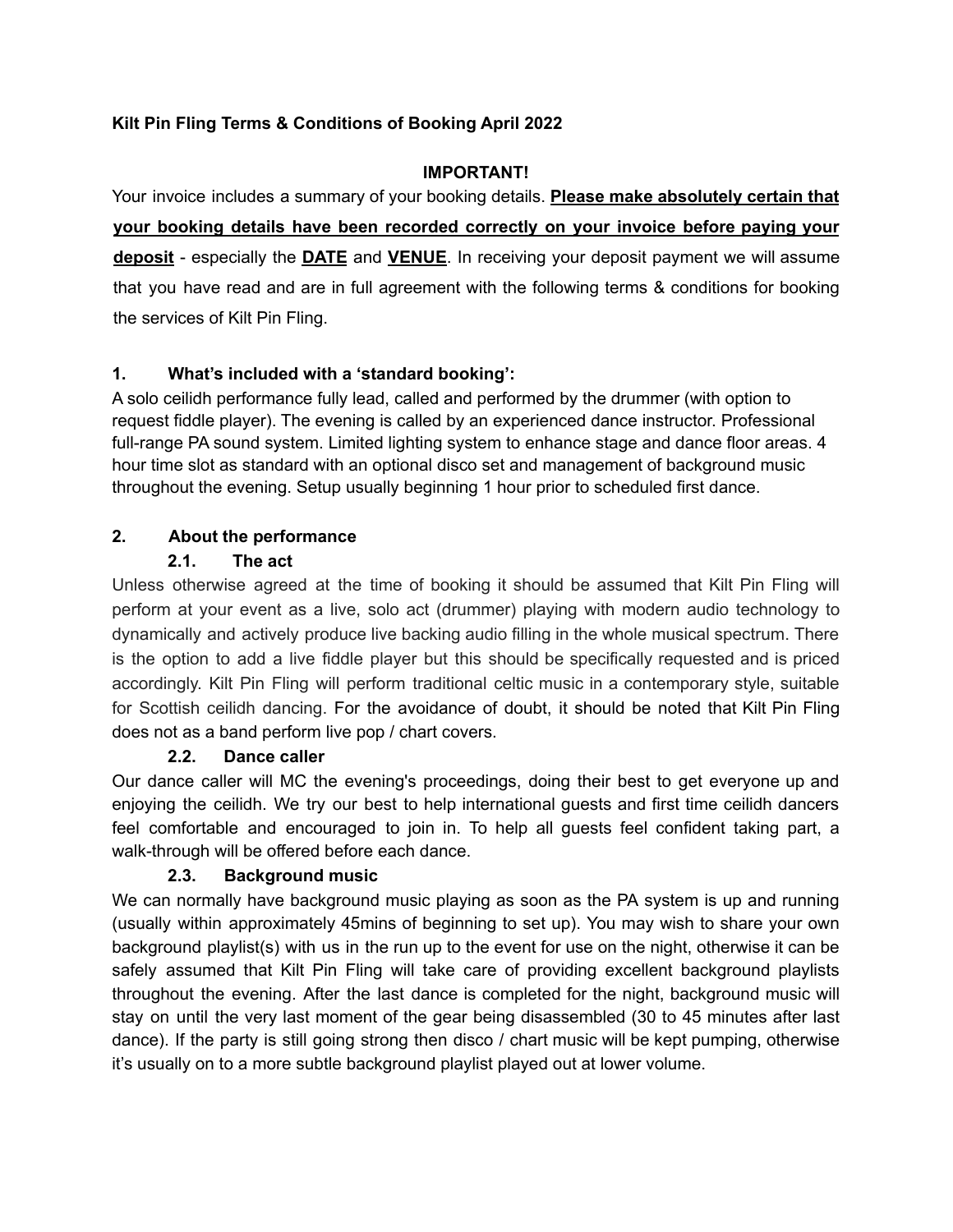### **2.4. Disco**

An optional disco set is included as standard with your booking, if desired. The transition between ceilidh and disco is seamless, no extra set up required.

# **2.5. Booking period**

Standard booking period is for a time slot of up to 4 hours, normally 8pm - 12am. The booking period will begin from the time by which the act is required to be fully set up, usually the 'scheduled first dance'. The booking period will finish as scheduled, regardless of any delay to the programmed start due to your meal, speeches, etc. running on later than anticipated. The booking period will include one 40 minute comfort break, normally timed to coincide with your evening buffet or otherwise approximately halfway through the evening. It is your responsibility to ensure that your venue can accommodate your chosen time slot so it's worth enquiring with your venue early on in the planning process about any licensing restrictions or noise curfew obligations that may impact upon your plans. We appreciate that it may not always be practical to confirm an exact time slot until closer to the event, however if your chosen time slot is ultimately scheduled to either begin earlier than 7pm or finish later than 12am it will be considered to fall outwith our normal hours of operation and may in some cases necessitate a supplemental charge. If you are considering a non-standard time slot please make us aware of this before proceeding with your booking to ensure we will be in a position to facilitate your plans.

# **3. Standard set up arrangements**

# **3.1. PA system & lighting rig**

We travel with a full range, professional quality PA sound system and a lighting rig, to enhance your venue's stage and dance floor areas. All of the equipment is PAT tested. In-house PA provision: if your venue is a concert hall or dedicated music venue with its own in house professional live PA and lighting team, then it may be useful for us to liaise with them before booking. KPFs tech rider is available on request. We are happy to work with you and your venue to agree an ideal sound & lighting solution for your event and avoid inadvertently doubling up on services where possible.

# **3.2. Power requirements**

Typical hotel or indoor venue = 2440w (average power consumption under typical circumstances).

Marquees and outdoor performances = 2800w – 3000w (average power consumption under typical circumstances). We strongly recommend that power is run to the marquee from at least 2 different sources i.e. different sockets, and ultimately from more than a single plug. This should avoid any likelihood of blowing a fuse or overheating a single cable or socket which may also be powering things like your marquee lighting, bar fridge, etc. Peak power = 4118w (absolute total of what our system is capable of consuming, in reality, any spike in volume is likely to consume considerably less than this). Exact power usage will fluctuate from moment to moment as the music varies in volume.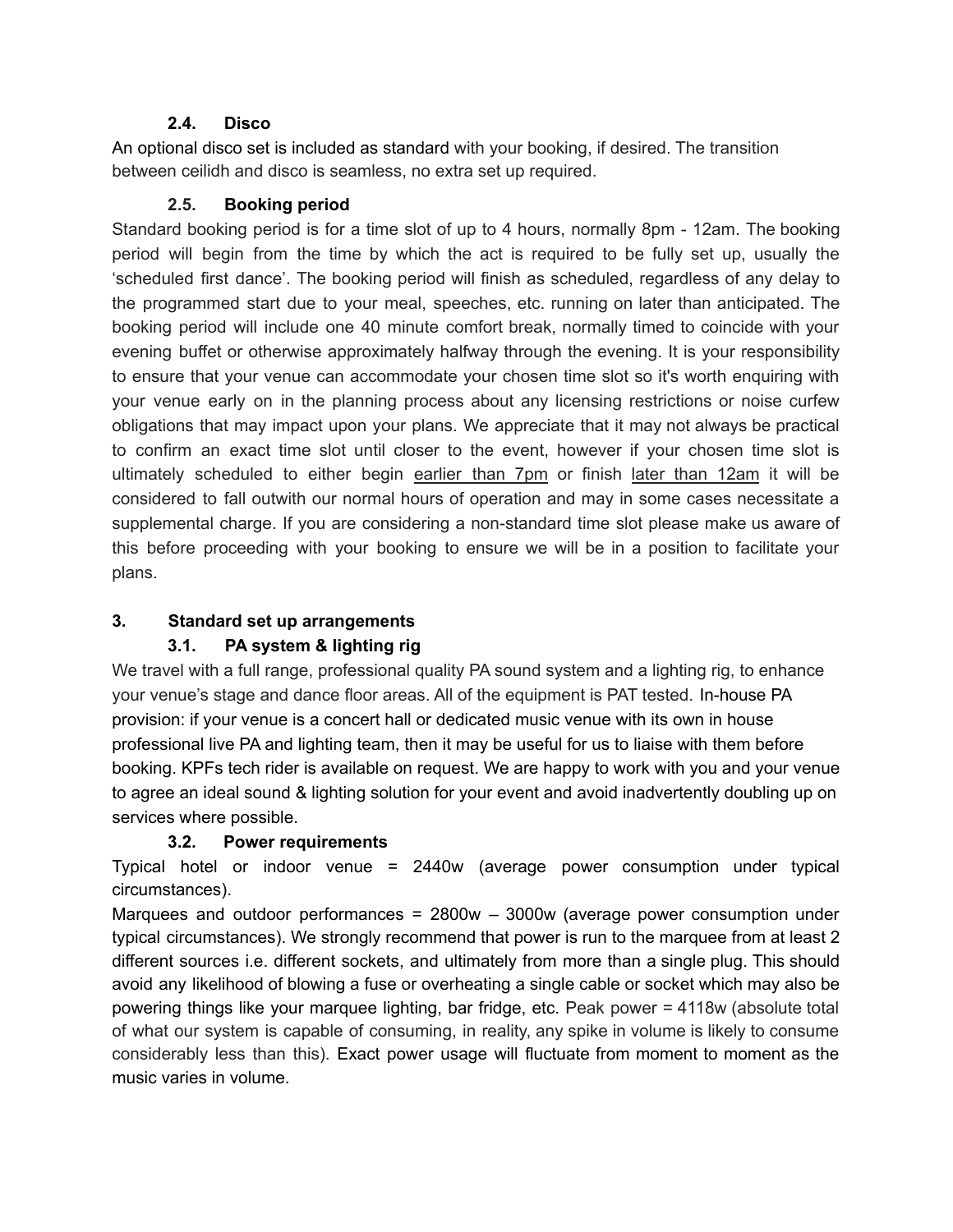#### **3.3. Setting up**

The act will arrive on site at least 1 hour prior to the scheduled first dance to begin load in, set up, and sound check. In the case of hotels, set up will normally coincide with the room turn around following the evening meal. Where a dedicated stage area, with clear access, is available then set up can normally begin immediately. If upon our arrival your meal is still ongoing but discrete access is possible then we will liaise with venue staff to assess the suitability of beginning our set up during the final stages of the meal to minimise any knock on delay. If our access to the set up area is ultimately delayed due to your meal or speeches overrunning then we will do our best to set up in as little time as possible.

The more direct our access to the room in which we are playing, the quicker we will be able to load in and start setting up. Lifts, stairs, multiple sets of doors, and long corridors all add to the load in time, as does re-parking cars after load in if no parking is available on site.

In the case of 'DIY' event spaces (e.g. independent marquee hire, tepees, steadings, etc) it's worth considering the route the act will use to access the stage area when you are determining the overall floor plan with your other vendors. Leaving a clear path for the act to load in and set up during the later stages of your meal if necessary is a great way to get back on schedule if you've experienced any delays earlier in the day.

### **4. The Programme of Entertainment**

It is not necessary to decide on a final programme of events at the time of booking. The programme may ultimately consist of 100% ceilidh music or some mixture of ceilidh & disco as desired. Finer details such as first dance, DJ requests, break timing, etc. are ideally discussed and finalised approximately 6-8 weeks in advance of the performance date. You may finalise these details sooner if you wish.

**4.1. Typical programme outline** - a wedding in this example:

### **● 19.00 - Act arrives**

- Load in / begin set up as soon as access become available
- Background music up and running asap (within approx. 40mins)
- Sound check

### **● 20.00 - Evening entertainment begins**

- Cake cutting
- First dance
	- Introduce bride & groom as "the new Mr & Mrs
	- Track chosen by bride & groom (or live Scottish waltz)
	- Bride & groom dancing alone together initially, joined in due course by:
		- Bridal party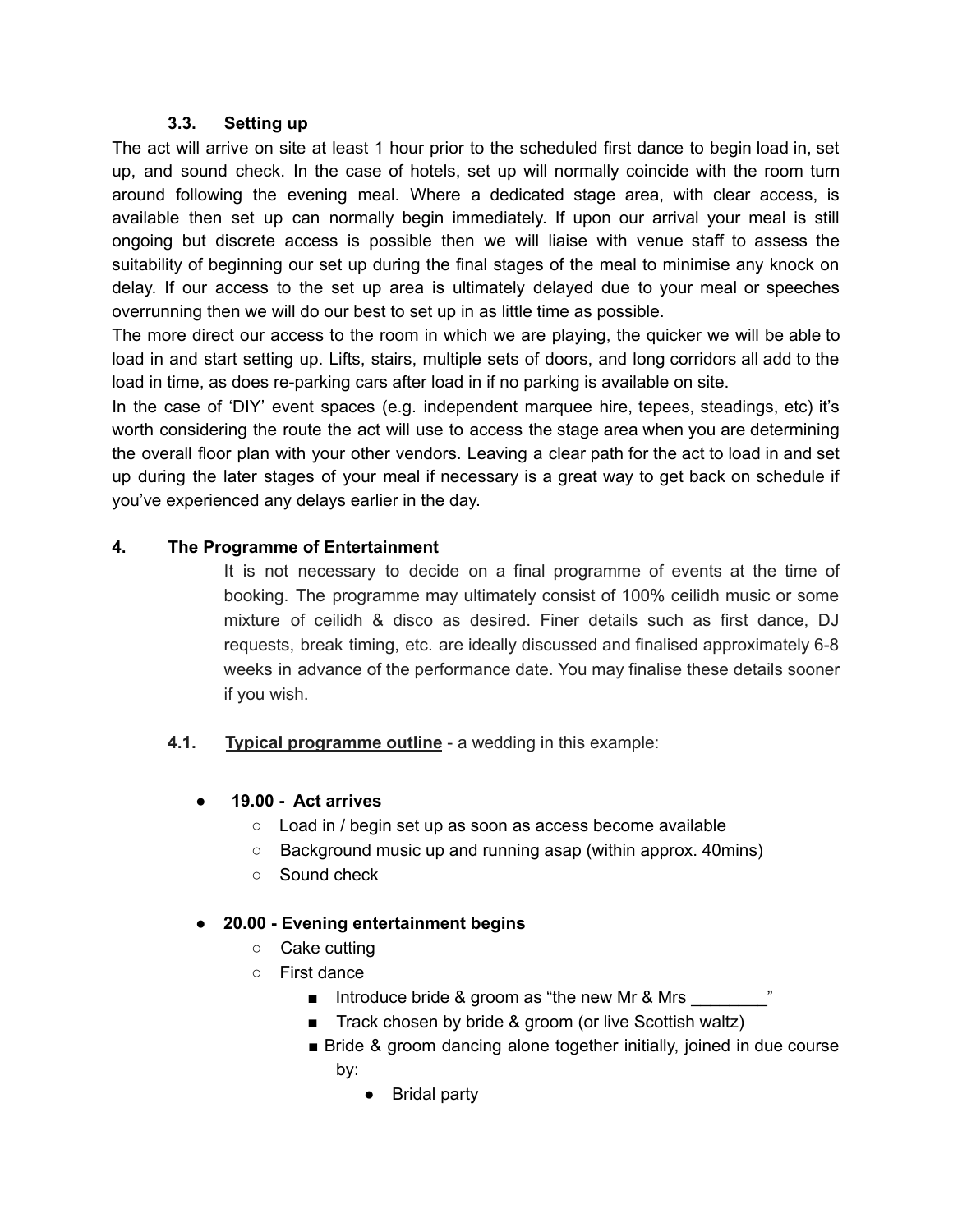- Parents
- **Guests**
- Ceilidh dancing begins
	- Kick off with easy to pick up dances such as:
	- Gay Gordons
	- Circassian Circle
	- Dashing White Sergeant, etc.
	- **21.30 - Break** (approx. 30mins)
- Background music
- Buffet served

### **● 22.00 - Dancing resumes**

1 Ceilidh continues OR mix of ceilidh and disco.

# **● 23.35** - **Big finale**

- 1 *Orcadian Strip the Willow*
	- Bride & groom as top couple
- *○ Auld Lang Syne*
	- Invite bride & groom into the middle
	- Thanks & closing remarks
- Final quick freestyle ceilidh tune or final track request (e.g. *Loch Lomond*,

etc)

### **● 00.00 - Finish**

- "Goodnight, safe home", etc.
- Background music (continues for approx. 10mins)
- Act packs up (complete in approx. 25 30mins)

### **4.2. First Dance**

It is worth noting that whilst we do offer a complimentary DJ / disco facility with all bookings we do not as an act perform live pop / chart covers, and importantly, do not have a singer. As such, we are not normally in a position to rehearse or perform a live cover version of the song you have chosen for your first dance. It should be expected that any song you choose for your first dance will be played via our PA sound system from a recorded track. We do take requests for traditional ceilidh style music and dances. If you have a particular dance, waltz or traditional tune in mind let us know ahead of time and we'll do our best to fit it in (approx 6 - 8 weeks is ideal, along with your other programme requests). For the avoidance of doubt, it should be considered that the first dance falls within the booking period.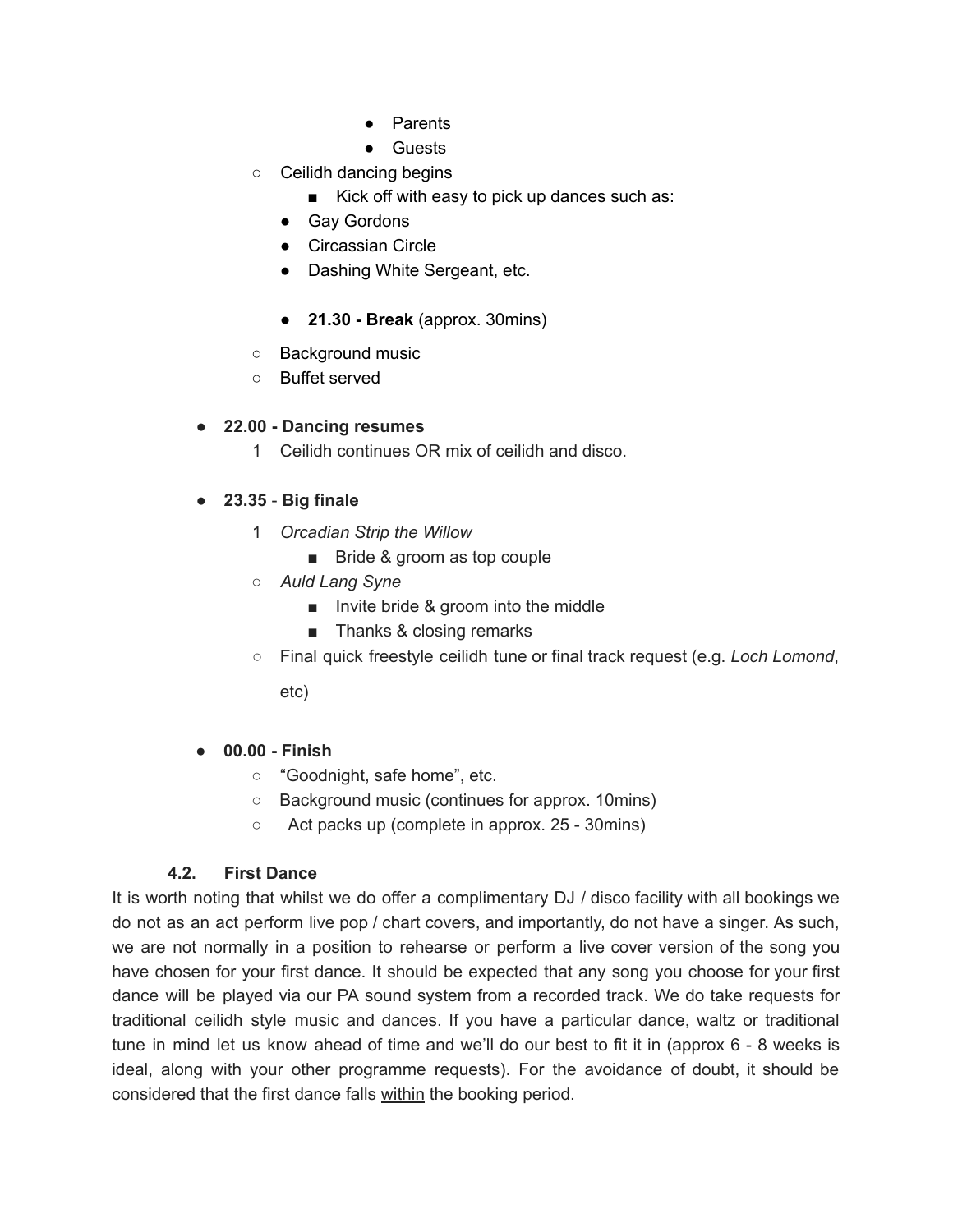### **4.3. Flexibility**

We will assume that you allow us a degree of flexibility in adapting the programme of entertainment to best suit you and your guests for the benefit of everyone's enjoyment as the evening progresses. Similarly, we will liaise with and defer to venue staff on the night as regards any changes to the overall schedule (e.g. access for set up, timing of buffet, etc.) that they may deem necessary to mitigate for delays earlier in the day.

# **4.4. End of the night**

We will do our absolute best to keep everyone up and enjoying themselves on the dance floor all evening long. If when coming up for the end of the evening numbers begin to dwindle significantly we may approach you to discuss the possibility of, with your approval, heading into the final dance(s) slightly earlier than planned to allow you to see out the night in a suitably celebratory fashion while there are still sufficient numbers present. This doesn't happen very often, but it's worth thinking about in advance all the same.

You need not have dancing continue for the entire booking period. You may prefer for example to build a 'soft close' into the programme i.e. leaving some space between the formal end of the dancing and the time you must vacate your venue to allow you and your guests a more relaxed time to wind down, enjoy last orders, say leisurely farewells, and perhaps the chance to ready yourselves before heading out to taxis, coaches, etc. without feeling rushed. If this appeals, we would normally suggest 15 - 30 minutes following the close of dancing to be ideal. If you opt for a 'soft close' to the night our PA system will of course remain at your disposal right up until the end of the booking period to continue background music, and assist with any announcements (e.g. last orders, taxis, etc).

We will begin packing up and removing our equipment from the venue promptly at the end of the booking period.

### **5. Fees & payments**

### **5.1. The performance fee covers**:

Everything included in a standard booking *(see section 1).* All band expenses and travel costs.

# **5.2. VAT**

Kilt Pin Fling is not currently VAT registered.

### **5.3. Deposit payment**

In order to secure your booking a  $£100.00$  minimum deposit is due against the full performance fee, payable on invoice, unless agreed otherwise This deposit is non-refundable, and normally non-transferable. Please pay promptly. Once your deposit invoice has been issued we will hold your reservation for a maximum of 14 days before re-releasing the date. If you have changed your mind and no longer intend to pay the deposit please let us know as soon as possible in order that we may offer the date to someone else. Your booking is secure only with confirmed receipt of deposit.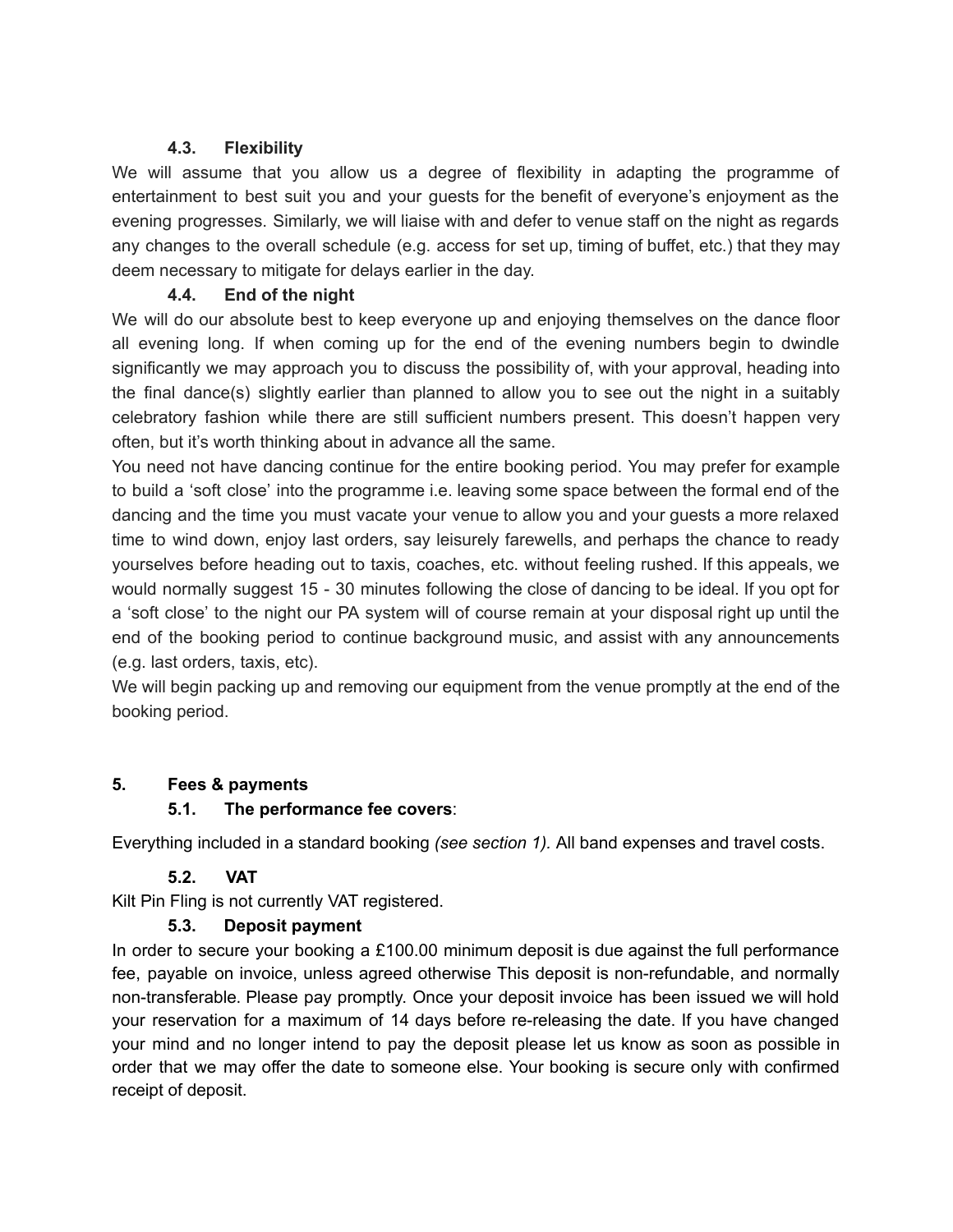### **5.4. Balancing payment**

Final balancing payment should be made no less than 2 weeks prior to the performance date.

# **5.5. Payment methods**

Bank details will be provided with invoice.

# **6. Cancellation policy**

# **6.1. Cancellation by client**

In all cases of cancellation by client the £100 minimum deposit remains non-refundable. Additional charges may also apply dependant upon timescale of notice.

# **6.2. Requesting changes to your booking**

If you need to make changes to your booking we will always try our best to accommodate these in as straightforward a way as possible. Please be aware that additional fees may apply if the new arrangements vary significantly from your existing booking. A simple change of venue can often be accommodated. If new arrangements vary significantly from your original venue this may involve additional costs e.g. relevant to travel, access, set up time, or overall availability of individual musicians.

If you require to change the date of your booking then our normal client cancellation policy will apply*.* If you choose to re-book immediately for an alternative available date it may be possible in some cases to transfer your original deposit to your new booking. If you have postponed your event indefinitely then your deposit will be treated as non-transferable and unfortunately cannot be held in credit against any potential future booking.

# **6.3. Cancellation by band**

Rest assured that Kilt Pin Fling has never cancelled a booking. We have robust systems in place to prevent double booking, a large network of professional musicians to draw upon for substitute cover, spares of essential equipment, and contingency plans for our contingency plans. We always honour existing bookings in order to stand by our clients and protect our reputation of integrity within the industry. However, if in the unlikely event Kilt Pin Fling for any reason becomes unable to fulfil your booking you agree that any compensation will be limited to a refund in full.

# **7. Hosting the band**

For bookings throughout the majority of Scotland we do not require overnight accommodation. If overnight accommodation is likely to be required we will discuss this with you during the initial enquiry phase and include any relevant expenses within your overall quote, i.e. allowing us to make our own arrangements when the time comes. If you would prefer to arrange for any necessary accommodation directly please discuss this with us during the enquiry phase.

### **8. Insurance / Certificates**

We have public liability insurance for up to £5,000,000. Current certificates available on request. All of our equipment is PAT tested. Our current pass certificates are available on request, normally supplied direct to your venue if required.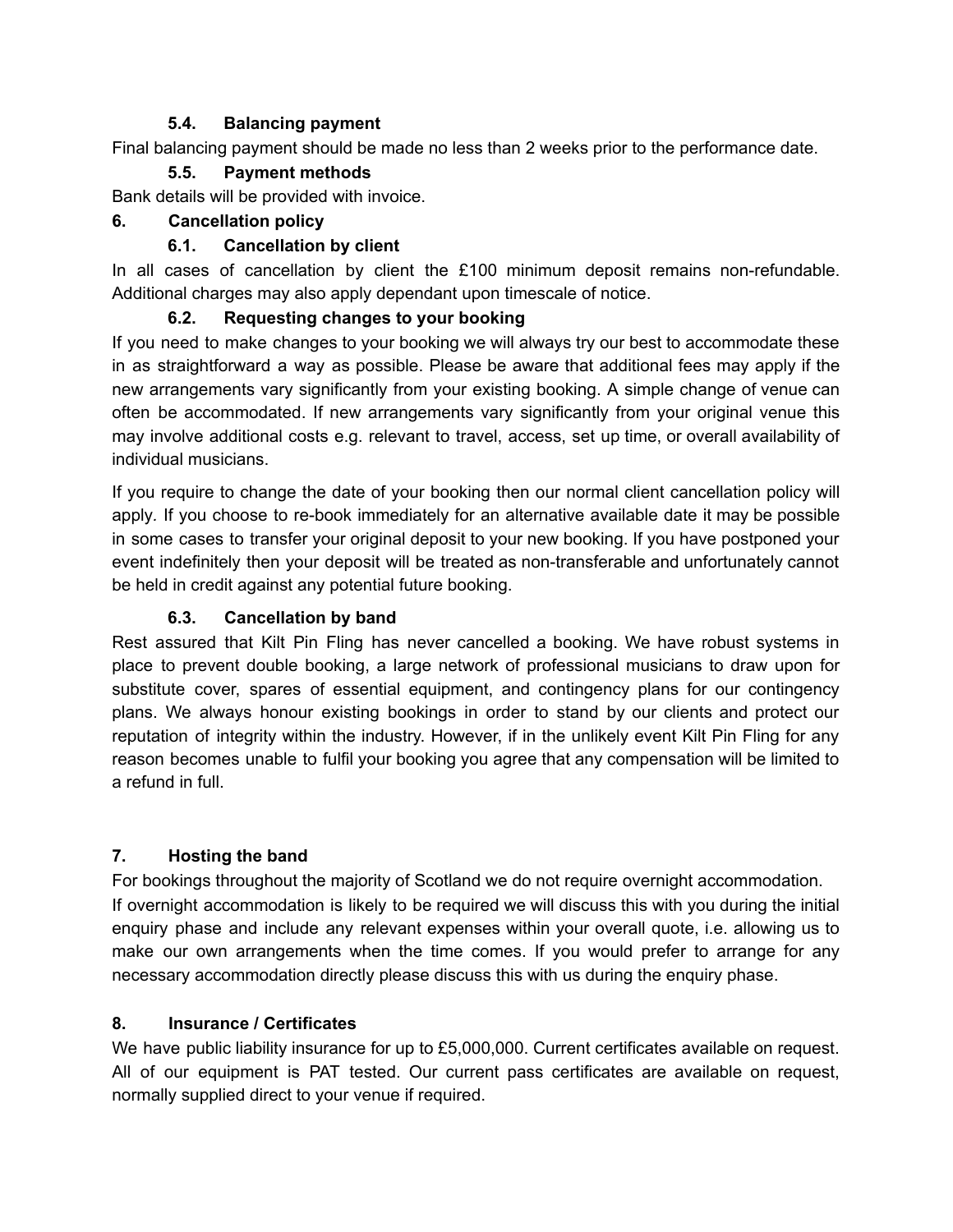# **9. Privacy Policy**

# **9.1. GDPR**

Kilt Pin Fling may require to process the following pieces of personal information for the lawful basis of contract:

- Name, email, home address, phone number
- Date of event, nature of event, venue choice
- Preferences related to the design of your personalised programme of entertainment
- Bank account details (only if issuing a refund)

Any personal information collected will be used for the following purposes only:

- Replying to your enquiry
- Providing a personalised quote
- Managing your note of interest or booking request
- Processing invoices
- Tracking payments
- Arranging a refund

- Liaising with your venue or your other vendors (caterers, photographers, etc.) as relevant to coordinate optimal delivery of the agreed programme of entertainment.

With the lawful basis of consent in mind, please be aware that Kilt Pin Fling may publish certain pieces of information regarding your event on our website or social media channels. We aim to keep any information as anonymised as practicable.

We will not store personal data longer than is necessary for the purposes outlined.

If you have any complaints, questions, requests, etc. in relation to our use or storage of your personal data you may contact us at any point via the usual channels (email, phone, in person). Current contact information is available on our website kiltpinfling.co.uk

# **9.2. Photography, video, and social media policy**

Whenever we are able to gather fresh visual media from our gigs it's a huge help to us in promoting the band. We may capture a small number of photographs or occasional short video clips during the performance, normally of the band or dancers in action, and that we may subsequently post the best of these to social media or the band's website for promotional purposes.

If you are ultimately unhappy with any particular images, video, social media or online content produced by Kilt Pin Fling in respect to your event we will, once notified by you, do everything in our power to immediately amend or delete the undesired content.